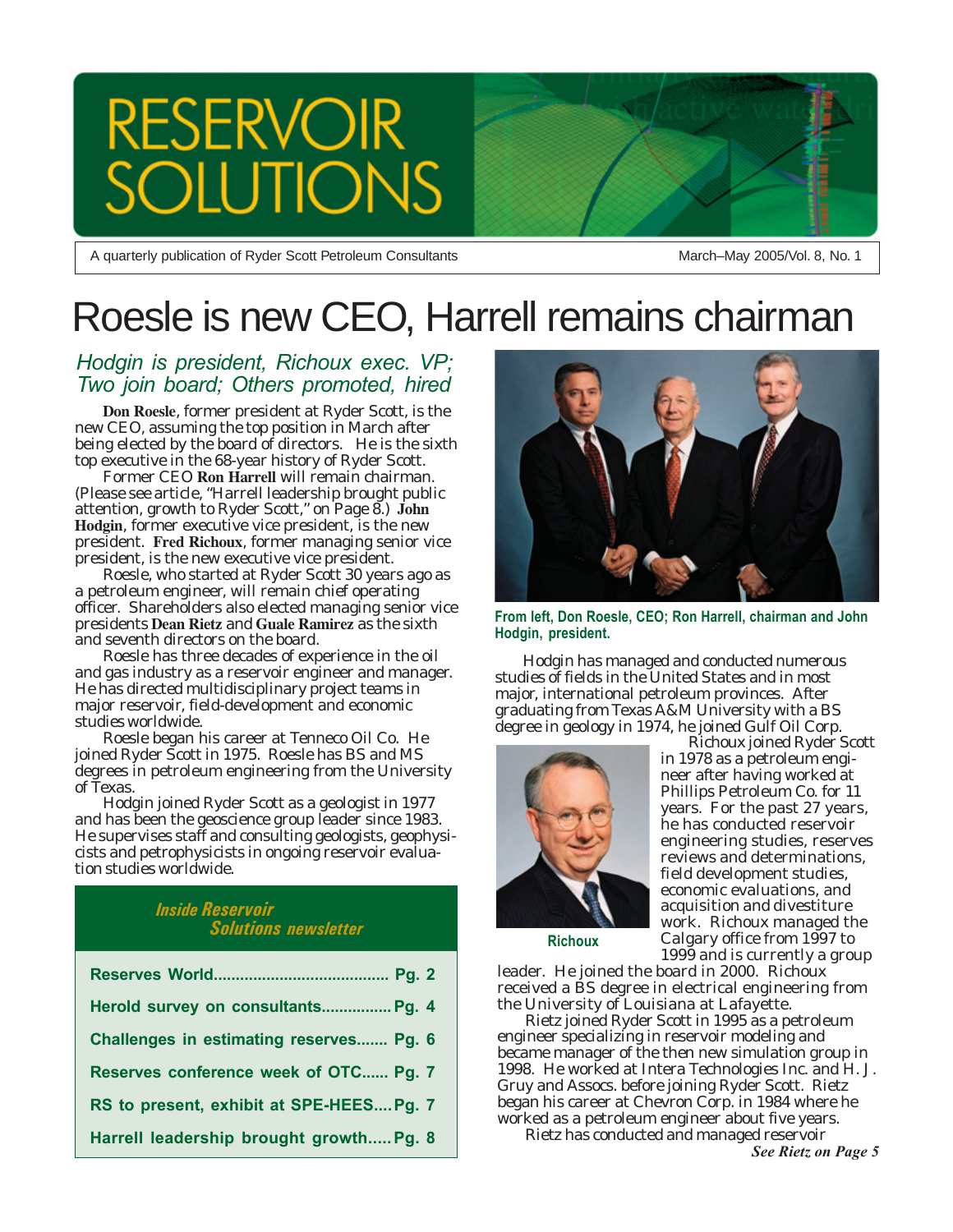# Reserves World

## Industry challenges FASB pricing rule

Industry has turned up the heat in critiquing the FASB 69 requirement to use single-day, year-end prices in estimating petroleum reserves in U.S. 10-K filings. Exxon Mobil Corp. said that it reported year-end proved reserves using Dec. 31 oil and gas prices "for the first time" based on guidance from the U.S. Securities and Exchange Commission. "However, the use of prices from a single date is not relevant to the investment decisions made by the corporation," stated the company.

Industry has made recommendations to FASB and the SEC that they consider allowing filers to report reserves using historically averaged prices rather than a oneday "snapshot" that, in some years, is an aberration. See accompanying chart.

Deloitte & Touche LLP in February urged the SEC to permit

**Publisher's Statement** *Reservoir Solutions* newsletter is published quarterly by Ryder Scott Company LP. Established in 1937, the reservoir evaluation consulting firm performs hundreds of studies a year. Ryder Scott multidisciplinary studies incorporate geophysics, petrophysics, geology, petroleum engineering, reservoir simulation and economics. With 100 employees, including 61 engineers and geoscientists, Ryder Scott has the capability to complete the largest, most complex reservoirevaluation projects in a timely manner.

### Board of Directors

Don P. Roesle CEO and COO John E. Hodgin President Fred P. Richoux Executive V.P. Ronald Harrell Chairman

Larry T. Nelms Managing Senior V.P. Dean C. Rietz Managing Senior V.P. Guale Ramirez Managing Senior V.P.

### *Reservoir Solutions*

Editor: Mike Wysatta Business Development Manager

Ryder Scott Company LP 1100 Louisiana, Suite 3800 Houston, Texas 77002-5218 Phone: 713-651-9191; Fax: 713-651-0849 Denver, Colorado; Phone: 303-623-9147 Calgary, AB, Canada; Phone: 403-262-2799 E-mail: info@ryderscott.com



price assumptions consistent with plans and budgets. See article in this section.

Also in February, Cambridge Energy Research Assocs. in a research report said, "The volatility of year-end pricing and its arbitrariness (to the point of being highly unrepresentative) are a source of

frustration for companies and investors alike." See article in this section.

*The Wall Street Journal* reported on Feb. 22 that other companies (besides Exxon) have begun reporting their reserves according to the Dec. 31 guideline.

*Please see Prices on next page*



**The historical price chart shows published, monthly-average, cash market prices for WTI crude at Cushing (NYMEX), Brent crude and Henry Hub gas.**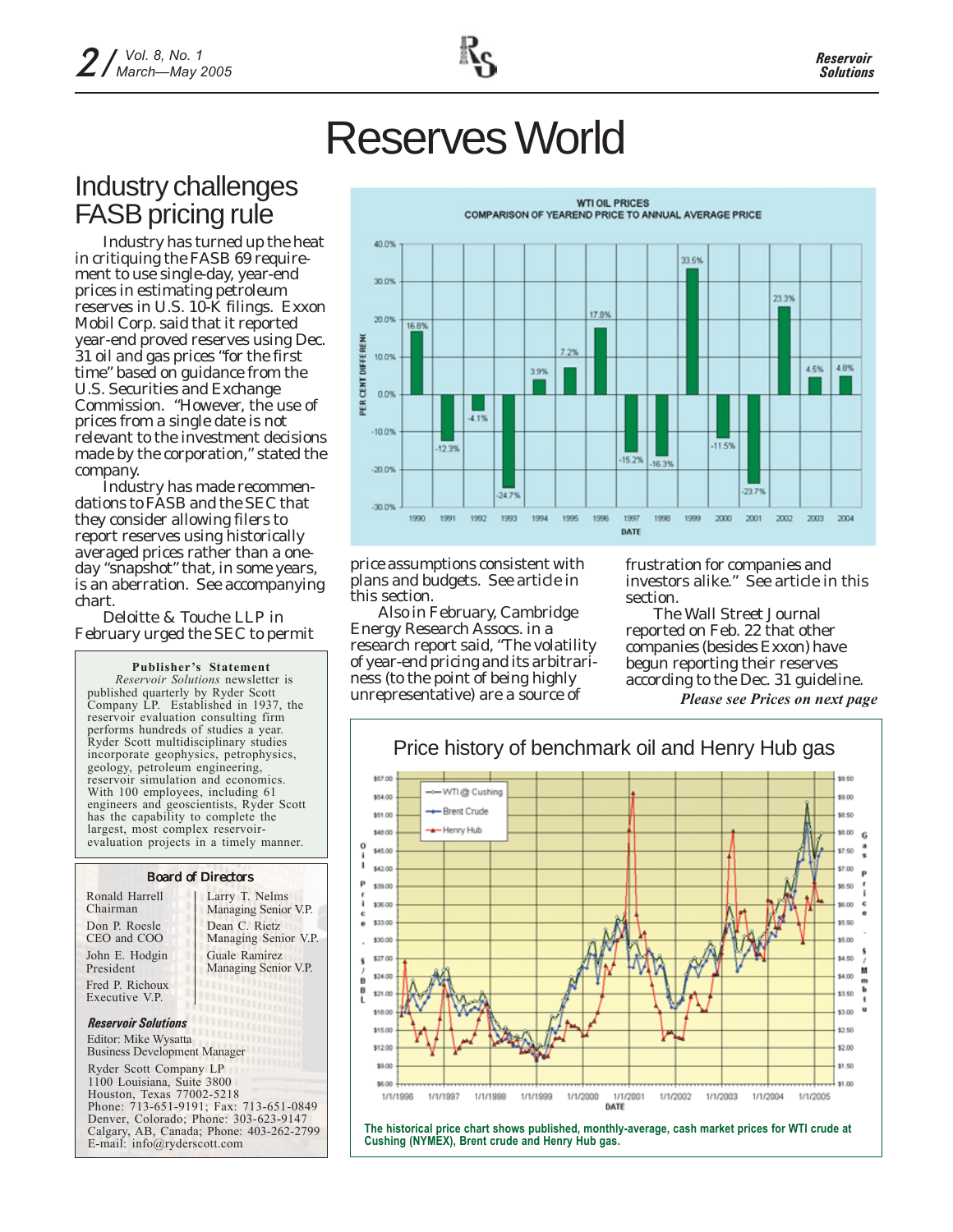### *Prices—Cont. from Page 2*

Exxon's use of year-end prices, instead of long-term, planning prices, reduced proved reserves by half a billion BOEs while dropping its reserves replacement ratio from 112 percent to 83 percent.

*WSJ* stated that "Exxon argues that … (the planning) price, which doesn't vary much year to year, is the most realistic for investors." An SEC spokesman was quoted as saying that the agency's guidance "provides companies comparability across companies."

## Canada shows flexibility on NI 51-101 pricing rule

For Exxon Mobil Corp., the most significant effect of using year-end prices was the removal of a half-billion barrels of crude from the proved category for the Cold Lake bitumen project in Canada.

"On Dec. 31, prices were unusually low due to seasonally depressed asphalt sales and industry upgrader problems," Exxon said.

Several other producers in the Alberta oil sands were stung by the sizable, anomalous price differentials between bitumen and benchmark prices. However, the Alberta

Securities Commission, after hearing comments from Canadian filers, opted to allow them to use an average price for bitumen for the year instead of the previously required year-end, constant price. (Canadian Securities Administrators Staff Notice 51-315).

Bitumen prices were significantly higher shortly before and after the dip. Considering that the price of bitumen fluctuates widely, we dropped the requirement to use year-end pricing, said **Glenn Robinson**, senior petroleum evaluation engineer at the ASC, at an Energy Forum event in Houston in late February.

## Deloitte calls for sweeping changes in reserves reporting

Deloitte & Touche LLP accountants in February called for sweeping changes in the financial reporting of petroleum reserves estimates. **Peter J. Newman** and **Victor A. Burke**, managing partner and chairman, respectively, of the D&T Global Oil & Gas Group, wrote in a D&T-published document, "Presenting the full picture," that market regulators and accounting standard setters should adopt the current framework for definitions and categorization of petroleum reserves as jointly developed by the Society of Petroleum Engineers, American Association of Petroleum Geologists and World Petroleum Congress.

Other recommendations include the following: In estimating reserves, companies should be permitted to interpret the phrase "current economic conditions" so as to apply reasonable price and cost assumptions that are consistent with overall plans and budgets, even though this reduces the consistency of estimates across different companies in the industry. (The SEC insists on a "standardized measure.")

 Regulators should support the industry initiative to establish a body of standards and guidelines to "govern" the competence of reserves estimators.<br>■ The first and most important step i

 The first and most important step in restoring confidence is to require that reported reserves estimates be prepared by suitably certified engineers in accordance with the standards and guidelines of SPE/ Society of Petroleum Evaluation Engineers.<br>
■ The SEC has stated that the Sarbanes-C

 The SEC has stated that the Sarbanes-Oxley Act does not address internal control over the preparation of supplementary financial information, including unaudited reserves estimates. However, SOX should apply to controls over reserves reporting as that

information is fundamental to the accounts of upstream companies.

 Mandatory disclosures should be expanded to include probable as well as proved reserves.

To discuss any of these points, D&T asks respondents to contact Newman at pjnewman@deloitte.co.uk, Burke at vburk@deloitte.com or a Deloitte contact.

## CERA report remarkable for historical insight

Cambridge Energy Research Assocs. Inc. published a study on U.S. oil and gas reserves reporting requirements Feb. 22 that was remarkable not so much for any groundbreaking recommendations but for the detailed historical perspective — no surprise considering the report is the handiwork of co-author **Daniel Yergin**, who wrote the epic history of the oil industry, "The Prize."

 Some of the observations and recommendations from the 121-page study included the following:

 "The requirement for recognizing proved reserves has …shifted from 'reasonable certainty' toward 'absolute certainty.'" The report added, "This makes reporting so conservative as to distort the message by presenting only a portion of the overall picture with the exclusion of any volumes that are the subject of even limited uncertainty

…In so doing, a principle-based reserve reporting system has increasingly become a rule-based one, without the kind of transparency and discussion that the SEC habitually employs elsewhere."

 The SEC should adopt "a single global standard" for proved reserves. "The most generally accepted are the SPE/WPC/AAPG definitions, which would make them a logical foundation for a globally consistent disclosure framework," the study stated.

 The SEC has become a de facto global regulator, because of globalization of capital markets. In 1978, when the SEC rules were effective, two-thirds of the reserves reported by registrants were in the U.S. By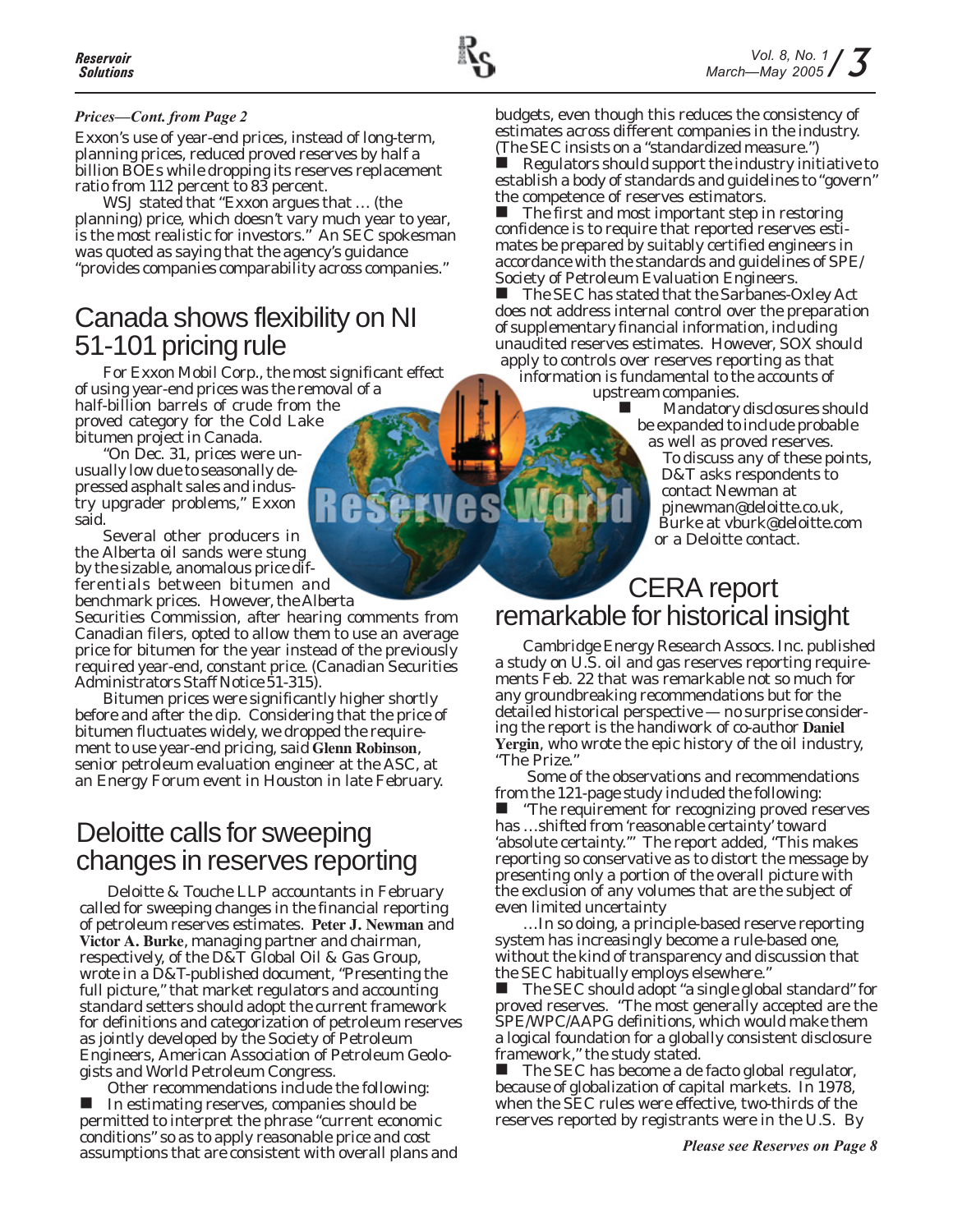# 82% of "disclosing" companies use consultants

*Ryder Scott again most listed consultant in the Herold survey of 2003 annual reports*

In a recently published John S. Herold survey, more than 8 of 10 producers that identified sources of petroleum reserves estimates cited independent engineering consultants vs. internal engineers. The 82 percent figure is four percentage points lower than the prior year's 86-percent figure for consultant use, but second highest in the past 10 years.

Founded in 1948, John S. Herold, a Norwalk, CT-based independent research firm, provides subscription-based financial, operational and capital-markets data on the energy industry.

The Herold survey tracked companies reporting under U.S. Securities and Exchange Commission guidelines in their year-end 2003 10-K filings. The latest compilation is aggregated from 173 companies compared to 198 companies the year before and 404 companies three years ago, indicating a slowing of consolidation.

Ryder Scott retained its top position as the most listed independent consultant of record for preparing these SEC-case year-end reserves reports. The firm was listed in 40 annual reports, followed by 22 listings for the No. 2 consultant. The almost 2-to-1 edge is the widest gap ever.

In the 2003 annual reports



published in 2004, 163 of the 173 companies indicated they used either independent or internal engineers. The remaining 10 companies or 6 percent of the total did not release that information.

The 94 percent that disclosed reserves preparation sources is the highest on record and 2 percent higher than the previous year, representing a continuing trend toward transparency in reporting. Of those disclosing companies, 133

used engineering firms (82 percent) and 30 indicated internal preparation of year-end reports.

The survey indicated that yearend reserves work in North America is spread among 45 small and large U.S. and Canadian shops. The five most-listed consultants had 92 citations.

Five of the 10 largest U.S. registered oil and gas companies used independent consultants

*Please see Herold Survey on next page*

### 10-K Listings for Top 5 Consultants Consultant Listings in 10-Ks of 50



# Largest E&P Companies

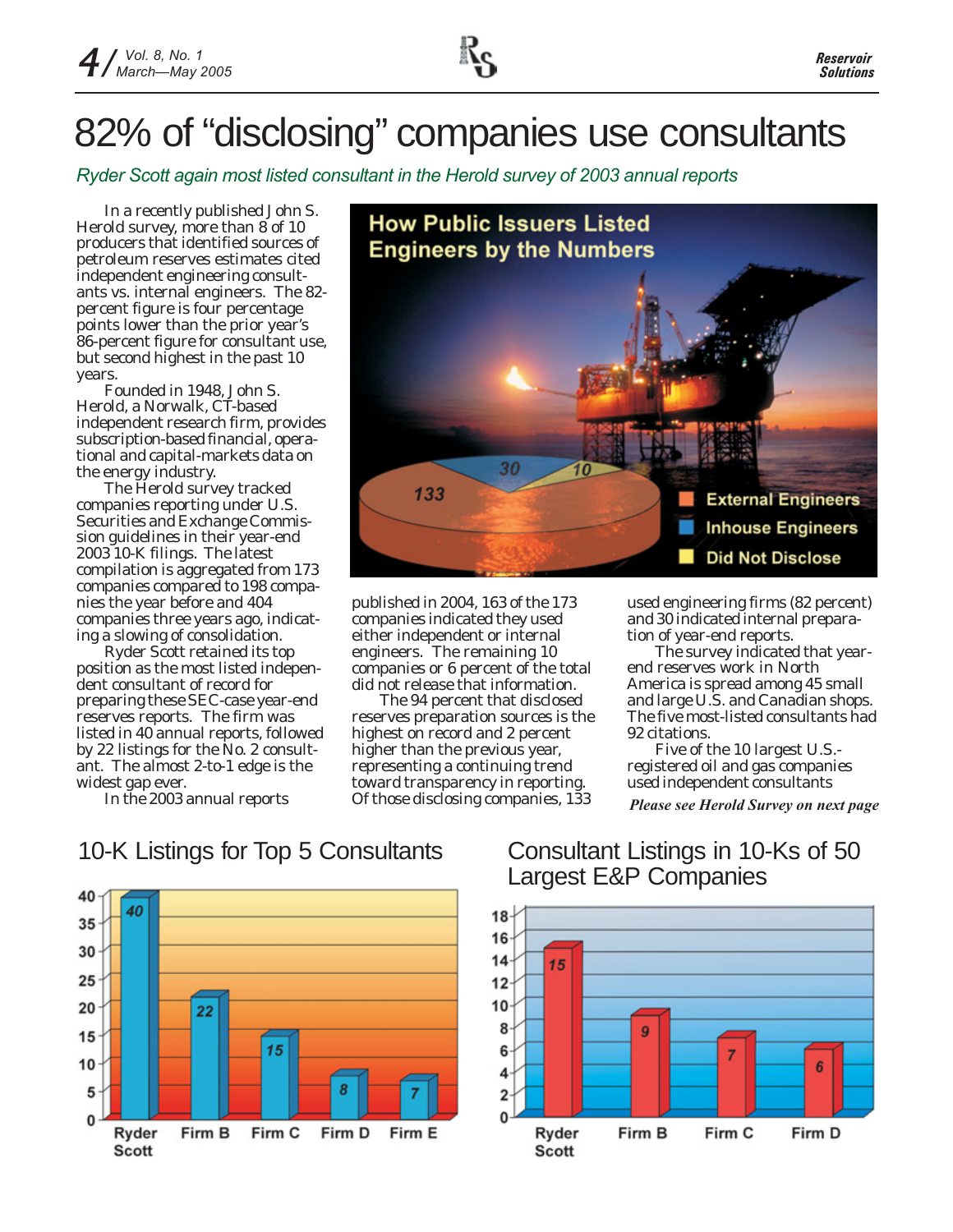

### *Herold Survey—Cont. from Page 4*

compared to three out of 10 the prior year. Also, 34 of the 50 largest companies, as ranked by total assets in the latest "OGJ200," referred to outside consultants in their annual reports. (The OGJ200 is an *Oil & Gas Journal* list of the largest 200 publicly traded U.S. oil and gas producers.) Only 14 of the 50 largest companies cited outside consultants in their 1998 annual reports of five years earlier.

The big-company trend in using third parties to evaluate reserves appears to be holding steady. Increased scrutiny from regulators was most likely an important factor.

Ryder Scott was listed by 15 companies of the 50 largest. Three other consultants were listed 9, 7 and 6

### *Rietz—Cont. from Page 1*

simulation studies of various international oil and gas fields. He received a BS degree in petroleum engineering from the University of Oklahoma and MS degree in petroleum engineering from the University of Houston, where he is an adjunct professor.

Ramirez, international group leader, joined Ryder Scott in 1981 as a petroleum



**Ramirez**

recently joined Ryder Scott after serving as a consulting geologist for the firm since 2000. He worked at

Enron Corp. during 1994 to 2000 as leader of a geological team engaged in reserves analysis and valuation for

upstream investment. Tally also worked as a geology supervisor in acquisitions and in exploration and development for Fina Oil and Chemical Co. for 12 years starting in 1992. He began his career at Aminoil USA in 1979. Tally has BS and MS degrees in geology from Northeast Louisiana University.

Also, **George Dames**, a geologist and former senior vice president, was promoted to managing senior vice president.



**Rietz**

engineer. During the last decade, he has managed multidisciplinary evaluation teams and coordinated more than 50 major international projects. Before joining Ryder Scott, he was a petroleum engineer at Natomas North America and Sun Production Co. where he began his career in 1976. He has a BS degree in mechanical engineering from

Texas A&M University. **Tom Tally**, geologist,



**Tally**

times, respectively.

Since Ryder Scott has been following the survey for the past ten years, the firm has consistently led the rest of the field as measured by the following:

 $\blacksquare$  The number of listed client companies<br> $\blacksquare$  The size of listed client companies

The size of listed client companies

As the best available marketplace barometer, the Herold survey indicates that Ryder Scott is used more often overall and more often by large companies than any other consulting firm in the world for preparing year-end reserve estimates in accordance with U.S. SEC guidelines.

For more information on Herold services, including its widely used annual reserves replacement cost analysis, please contact John Cannon at jcannon@herold.com or go to www.herold.com.













**J. Wilson S. Wilson Williams**

**Andy Thompson**, manager of the Calgary office and former senior vice president, became a managing senior vice president. Petroleum engineers **Al Frison**, **Jeff Wilson**, **Scott Wilson** and **John Williams** were promoted to vice presidents.

## Harrell to deliver keynote at OTC



**Harrell**

**Ron Harrell**, chairman at Ryder Scott, will deliver a keynote presentation at the Offshore Technology Conference "Oil and Gas Reserves Estimates" panel session, which is scheduled for Wednesday, May 4, from 9:30 to noon. He will also be a panelist.

The session will convene in Room 306 at the Reliant Center at Reliant Park. Organizers envision a debate focusing on

reserves estimates and differences of interpretation. To register, go to http://www.otcnet.org/2005/registration/index.html.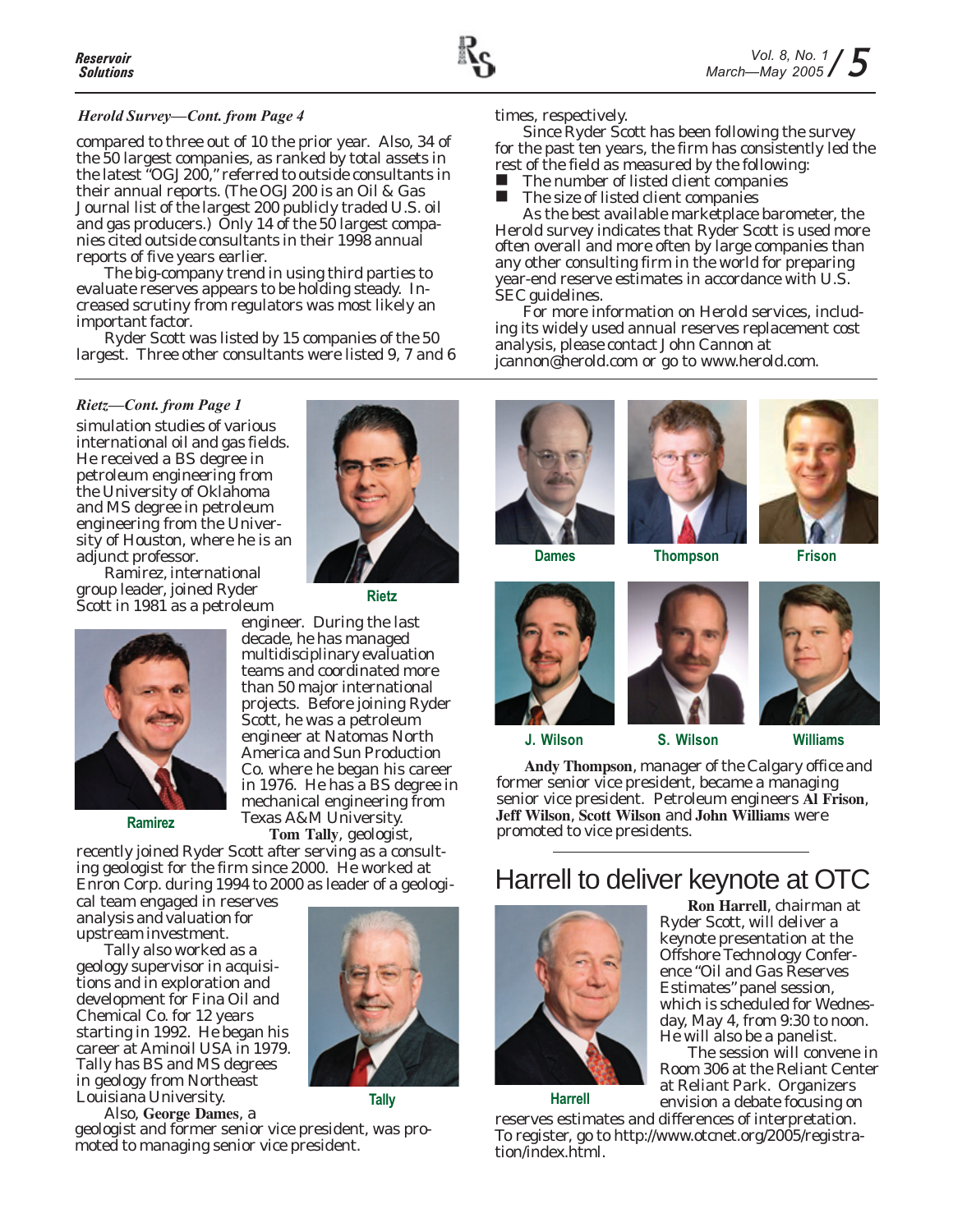## Technical challenges in estimating reserves Part 2: Downdip limits and isopachous maps

*Editor's Note: This is a revised excerpt from "Oil and Gas Reserves Estimates: Recurring Mistakes and Errors," (SPE Paper No. 91069). To order a copy of the full paper, go to www.spe.org and access the e-library.*

Ryder Scott personnel see a wide variety of internally produced petroleum reserves estimates and most of them are well prepared. However, the firm has noticed common technical errors in reserves estimates.

This multipart article offers guidelines to help reduce the chance of errors in geoscientific and engineering analysis. This second newsletter article focuses on downdip limits and isopachous maps.

### Downdip limits in vertically stratified reservoirs

The down-dip extent of a productive area is defined by fluid contacts and lateral limits from structural or stratigraphic barriers. Assuming vertical communication and a common downdip contact in stratified or layered reservoirs without adequate support from pressure data is likely to result in an overestimation of in-place volumes.

Figure 6 illustrates a log section marked to indicate three porous intervals shown as A, B, and C. These three zones, all assumed to be capable of commercial production, may be part of a single pressure-connected reservoir or may collectively comprise three separate reservoirs. Well data alone may not resolve this uncertainty.



### **Figure 6. Potential error—Assuming a common downdip contact in a stratified reservoir**

The cross section in Figure 6 illustrates the difference between the productive volume of the three zones with a common downdip contact (lowest known hydrocarbon or LKH)—represented by cross-hatched and shaded (yellow) areas—and those same shaded areas in each zone with separate LKHs.

Most reserves definitions require that the evaluator, in estimating proved reserves, assume that the three reservoirs have separate downdip limits, if additional data does not contradict this.

### Isopachous maps

The estimation of volumetric reserves depends on three main types of isopachous maps: (i) map of gross thickness of reservoir unit, (ii) map of net effective thickness generally based on application of a minimum porosity cutoff value, and (iii) map of net effective pay thickness generally based on the application of a maximum saturation cutoff value.

Figure 7 illustrates the two main regions of a net pay isopach map; the wedge zone and the area of maximum fill-up.



**Figure 7. Illustration of wedge zone and area of maximum fillup**

**Net pay isopach maps—Downdip wedge zone**—The wedge zone in Figure 7 defines the rock volume in areas where the fluid contact intersects the reservoir top and base. The correct placement of contours representing net pay thickness in the wedge zone is governed by the rate of structural gain above the elevation of the downdip fluid contact and the vertical distribution of net pay.

A common technique in both hand-drawn and computer-aided mapping involves the use of a net-togross ratio to represent the change in vertical net pay proportionate to the change in elevation above the intersection of the fluid contact and the structure on the top of the effective reservoir unit. A net-to-gross ratio based on the net pay thickness of the reservoir unit to its gross thickness represents an average distribution for the entire interval.

In zones where the vertical distribution of net pay is fairly constant, average net-to-gross ratio may be a fair representation. However, the use of that ratio in a reservoir where the net-pay distribution varies over the vertical interval is unlikely to be correct.

This misapplication may lead to overstating or understating reservoir volumes and associated reserves. The next article, Part 3 in June, will display three figures illustrating the relationship between netto-gross ratios and reservoir volumes and provide more information on isopach mapping.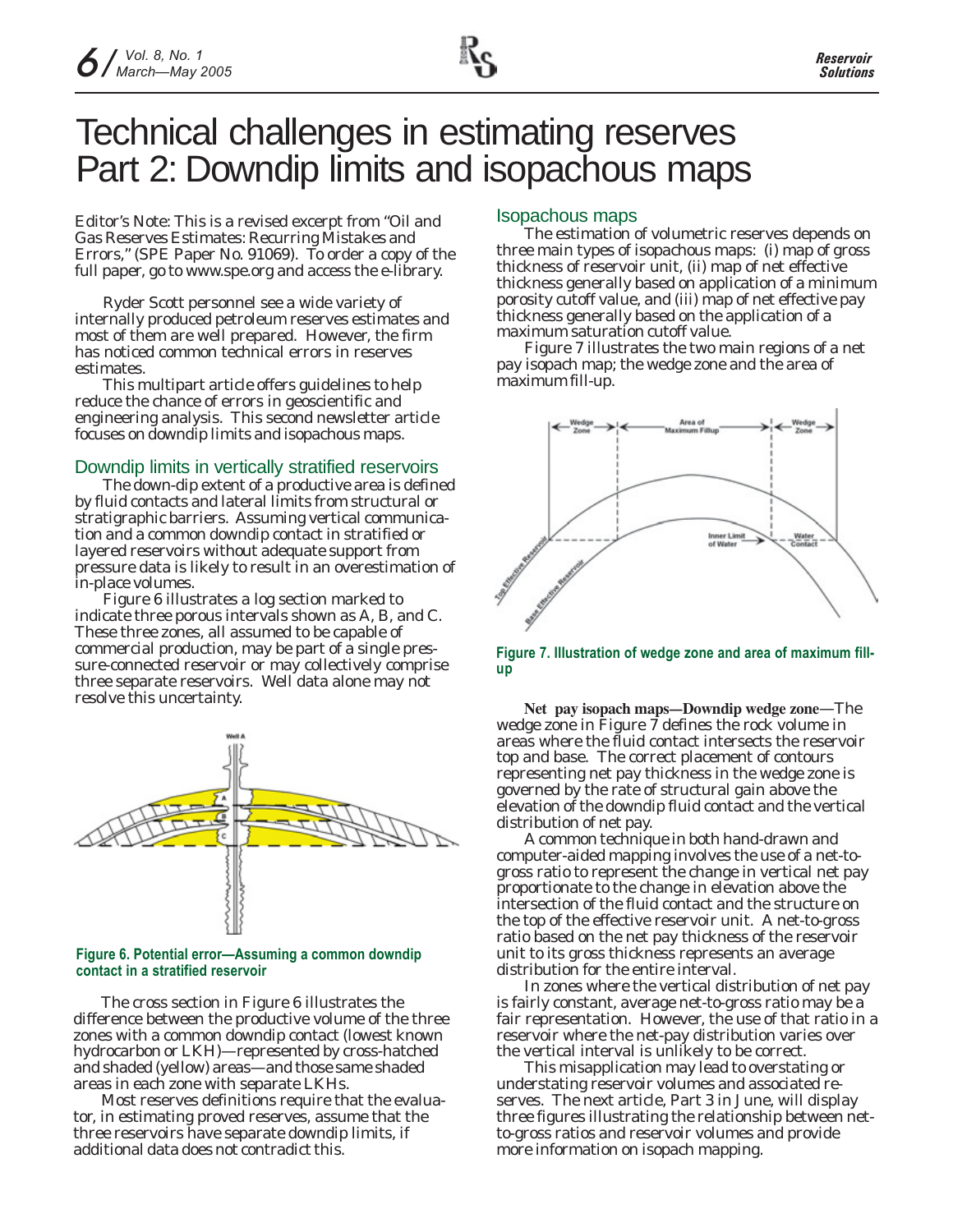

## Ryder Scott seeks attendees for pro bono reserves conference May 6

Ryder Scott will offer a free one-day conference on various petroleum reserves topics, Friday, May 6, either at its Houston offices or, if needed, at a nearby downtown location with more seating capacity. Those attending the Offshore Technology Conference at Reliant Center in Houston, which concludes Thursday, May 5, can participate in the Ryder Scott reserves conference by extending their stays an extra day.

Details, as they are available, will be posted on the Ryder Scott Web site at www.ryderscott.com in the What's New section.

The deadline for submission is April 15. Late submissions will be considered on a case basis.

### How to register

Those wanting to attend the reserves conference should submit applications via e-mail with the subject heading, "Reserves Conference," to **Mike Wysatta**, editor of *Reservoir Solutions* newsletter, at mike\_wysatta@ryderscott.com.

An applicant should include the following:

 His or her name, company title and affiliation, address, phone, fax and e-mail

 Primary job duties and number of years of experience as a decision-maker on reserves estimating and reporting

Ryder Scott will send confirming invitations via return e-mail as applications are considered and processed up to April 15. Late invitations will be sent

## RS to present, exhibit at HEES

Ryder Scott will present and exhibit at the upcoming Society of Petroleum Engineers Hydrocarbon and Economics Evaluation Symposium, April 3 to 5. **Ron Harrell**, chairman at Ryder Scott, will present, "Certifying Reserves Certifiers: The Time Has Come," April 4 at 4 p.m. at the Hotel InterContinental in Dallas.

A year ago, Harrell began urging the E&P industry to take steps to educate, test and certify qualified petroleum geologists and engineers in the specialty practice of evaluating and estimating petroleum reserves. The primary benefit of the voluntary certification program would be to heighten understanding and upgrade competencies through a rigorous curricula designed by experts in the field.

A secondary benefit would be to help restore a loss of investor confidence in publicly reported reserves estimates.

"The industry-administered program might head off government initiatives to make third-party reserves audits mandatory, creating an opportunity for industry to take the lead," Harrell said.

At \$35/bbl and \$5/thousand cubic feet (Mcf), for example, which is significantly lower than fourth quarter 2004 prices, reserves reported to the SEC and investors represent a total value of more than \$2 trillion (U.S.). This is a mere 3 percent of worldwide reserves, which are reported in a variety of ways.

"These values should be estimated in accordance with internationally accepted practices by highly

after that, if space is available. The invitee should confirm receipt and acceptance of the invitation via an e-mail reply to finalize the reservation.

Capacity is limited. Qualified candidates will be considered in the order that their e-mails are received.

### Conference curriculum

The reserves conference is targeted to senior-level geologists, engineers and technical managers who make daily decisions on reserves estimates and regulatory reporting. Ryder Scott has not fully finalized the curriculum.

However, reserves booking practices vis-à-vis U.S. Securities and Exchange Commission guidelines will be the major component. Other possible topics may include the following:

■ Canadian regulatory guidelines for reserves<br>■ Certification of reserves evaluators

- Certification of reserves evaluators<br>■ Booking coalbed methane reserves
- Booking coalbed methane reserves

The SEC portion will be based on a four-hour course, "SEC Reserve Booking Principles," presented by **Bob Wagner**, a senior vice president and petroleum engineer at Ryder Scott. He designed the presentation and delivers it to corporate reserves staffs that receive continuing education units.

Those attending the one-day conference will qualify for six to eight hours of CEUs.

**Don Roesle**, CEO at Ryder Scott, will chair the conference.



**Glenn Newbeck (left) with World Energy publishers and Omar Nur, petroleum engineer at Ryder Scott, examine onscreen information at NAPE this year at the Ryder Scott booth. The firm will exhibit at Booth 141 at the SPE-HEES, April 4-5.**

competent evaluators. Evaluator certification is a step in that direction," said Harrell.

He will update attendees on the latest developments, including recommendations and action items of six committees formed by the American Association of Petroleum Geologists and the Society of Petroleum Evaluation Engineers, both potential sponsors of the examination-based certification program.

Ryder Scott personnel will be at Booth 141. The firm is also a gold sponsor.